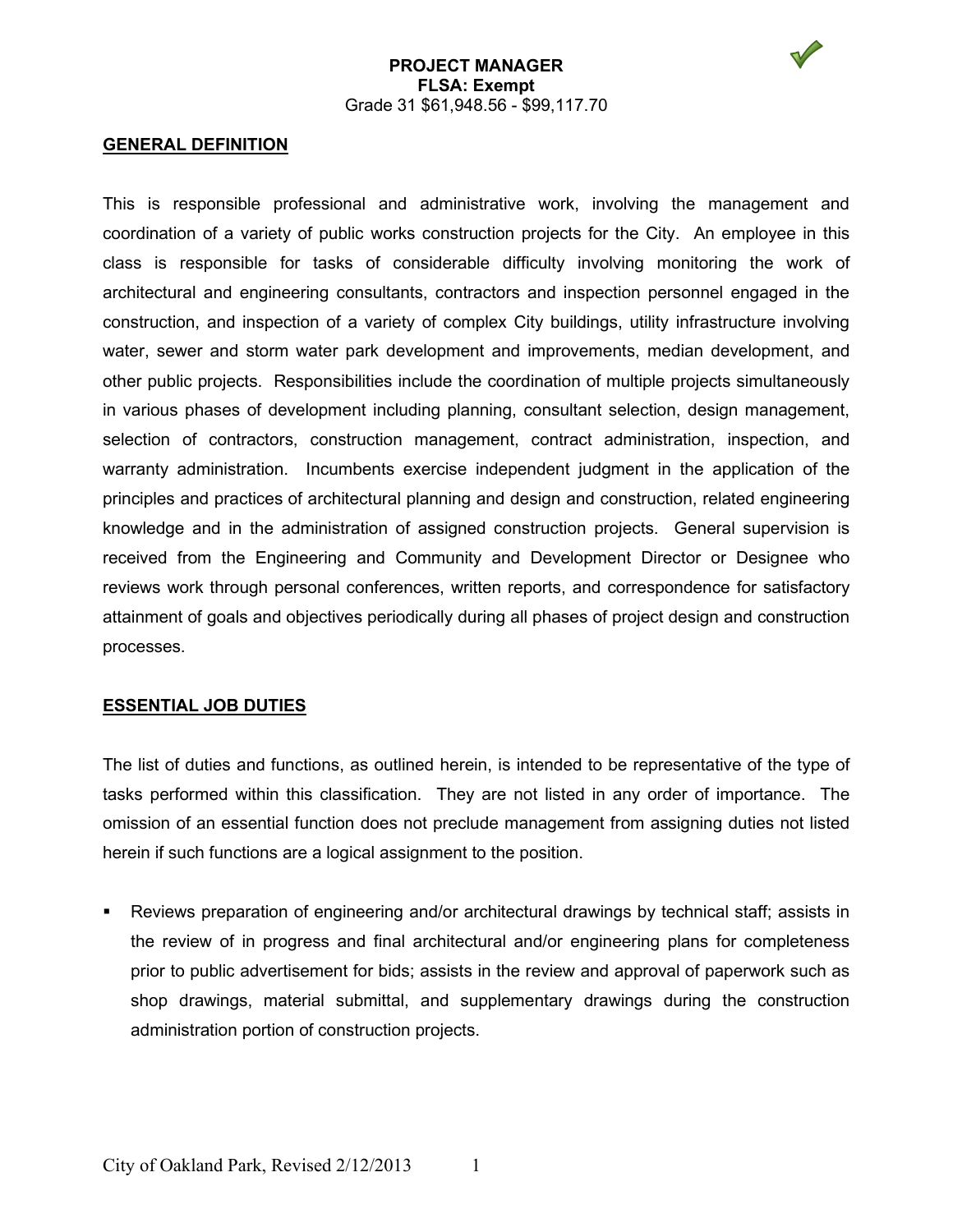- Coordinates the development of utility and other public works construction projects with City departments that will occupy, use, or maintain facilities. Develops conceptual plans, which resolve conflicts between City departments over space allocations.
- Coordinates bid advertisements, printing and distribution of plans and specifications to bidders; attends pre-bid conferences with contractors and consultants on complex utility and public works construction projects; assists in the evaluation of bids and makes recommendations for award of contracts.
- Coordinates signing of contracts with contractors; attends pre-construction meetings with consultants, contractors, and subcontractors.
- Participates in the grant application process performs grant administration, and applies for reimbursements.
- Reviews and recommends for payment periodic requisitions, invoices and supporting data from contractors, consultants, and testing labs; reviews field inspection reports.
- Monitors construction progress through on-site inspections; consults with contractor representatives, field personnel, engineers and architects to evaluate construction progress; solves field problems; expedites construction efforts by evaluating contractor performance and recommending corrections of deficiencies; keeps user departments informed; coordinates change orders to contracts; keeps records of contingency allowances and consultants' payments.
- Assists in the inspection of projects for substantial completion and prepares lists of any deficiencies.
- Prepares performance reports on contractor and consultants; arranges for correction of defects by contractors during the warranty period; schedules and conducts inspections at end of the warranty period and assures correction of defects; recommends final acceptance of facilities on behalf of the City.
- Plans and coordinates activities of personnel assigned to inspect construction and those assigned to assist in administrative tasks.
- **Prepares agenda items with recommended action to be taken for elected Commissioners'** decision.
- **Reviews contractors' applications for payment.**
- Maintains project administrative records and files.
- Performs related work as required.
- **Requires regular attendance to scheduled work shifts.**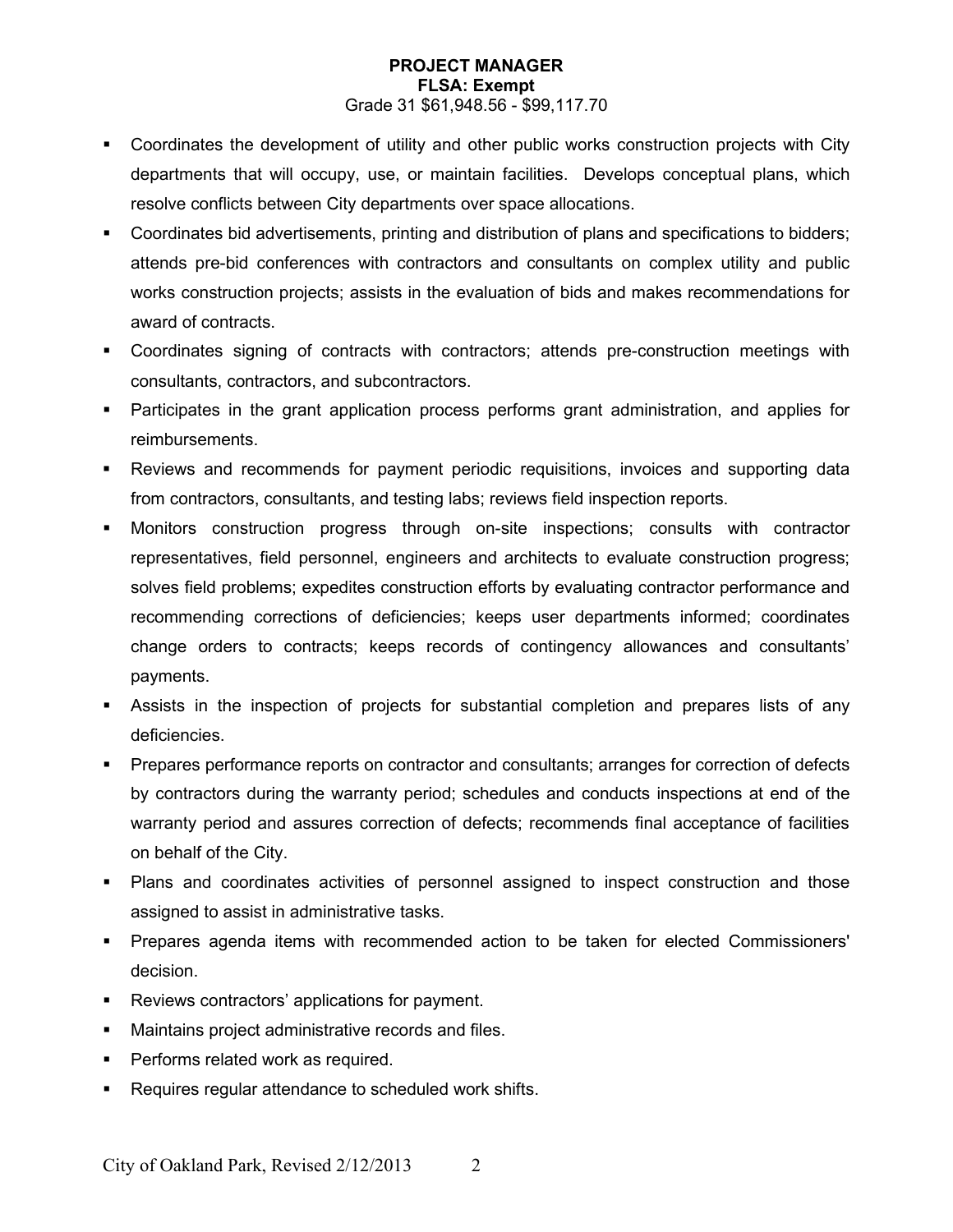## **KNOWLEDGE, SKILLS & ABILITIES**

- Some knowledge of building materials, methods, and construction systems.
- Some knowledge of building codes, laws, regulations, and design standards.
- Considerable knowledge of the principles, practices and methods of engineering, and public works planning, design, and construction.
- Considerable knowledge of federal, state and municipal rules, regulations, ordinances, and architectural drawings production techniques, and information management techniques relating to architecture, engineering, public works, and building construction.
- Some knowledge of structural design, and air-conditioning, plumbing, and electrical systems.
- Considerable knowledge of contracts, forms, and procedures relative to building construction activities.
- Strong ability to inspect complex projects under construction for conformance to contract documents.
- Ability to understand complex engineering drawings and specifications related to complex construction projects.
- Ability to review and suggest changes, additions, and corrections in detailed plans and specifications of construction projects.
- Ability to interpret pertinent laws and regulations and enforce compliance with designs and construction schedules.
- Ability to establish and maintain effective working relationships with consultants, contractors, supervisors, and departmental officials.
- Ability to analyze bids and make recommendations for award of contract.
- Ability to conduct meetings with consultants, contractors' representatives of user agencies.
- Ability to express ideas clearly and concisely, verbally, and in writing.

# **MINIMUM ACCEPTABLE TRAINING & EXPERIENCE**

Minimum of three (3) years progressively responsible experience in the design, construction, and management of construction projects. Graduation from an accredited college or university with a Bachelor's Degree in Architecture, Engineering, Building Construction, or a closely related field.